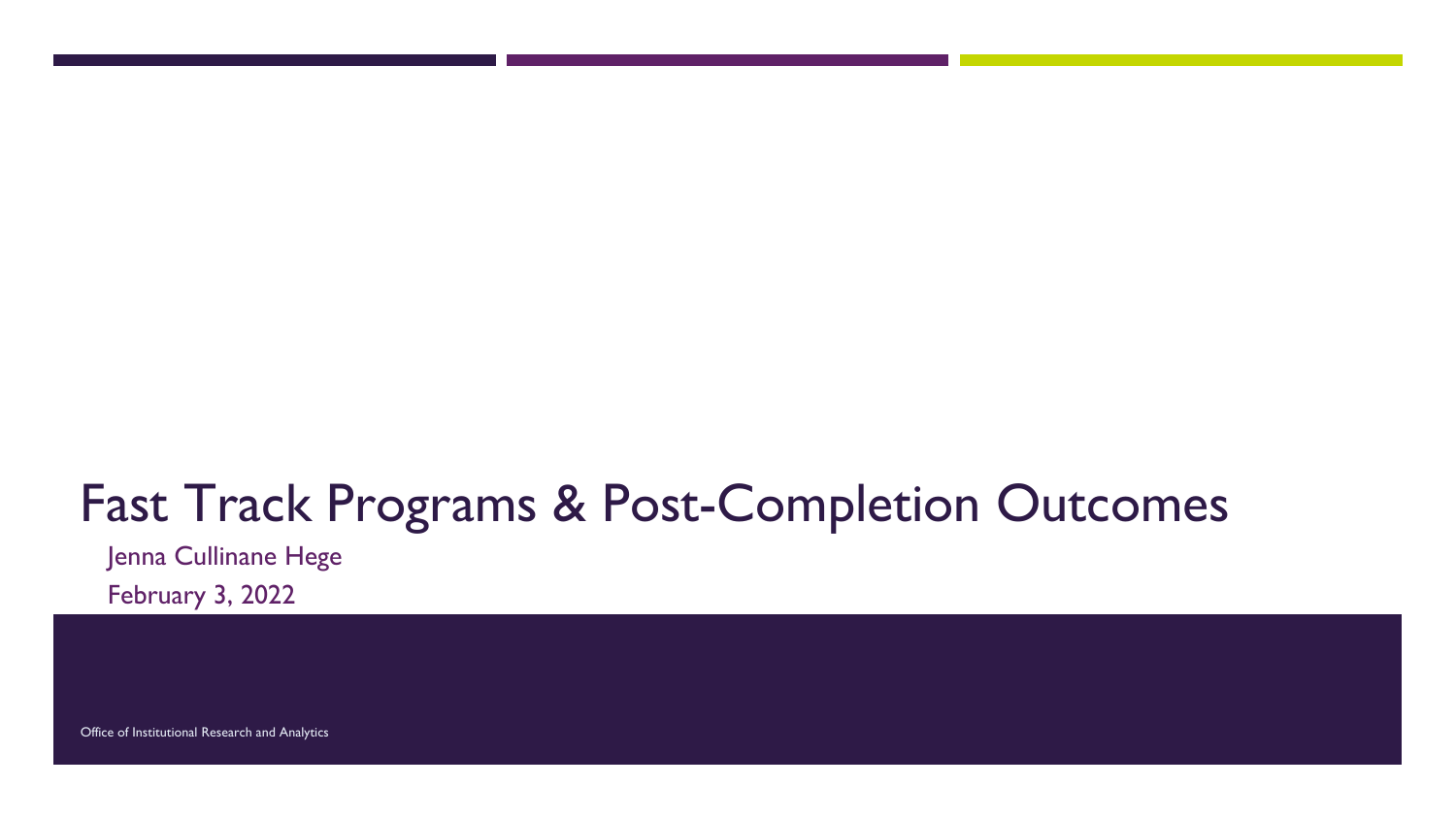#### **Fast Track Careers**



#### **Get Skills for Jobs Now**

Train for a new career quickly and affordably at Austin Community College. ACC's Fast Track Career Certificates can give you a helpful edge in the job market by equipping you with the in-demand skills Central Texas employers need now. Noncredit and for-credit certificate options are available to help you achieve fast results and long term success.

Carreras Rápidas - Ver en Español

#### Noncredit Certificates - 50% Discount

ACC's Continuing Education Division offers noncredit skill certificates that prepare you to start a new career or advance in your current profession even faster. Register now and save 50% on the cost of most programs. Discounts have been applied to the costs listed below. Financial assistance also may be available; check with the program for details.

Ready to register? Visit the Continuing Education registration page or contact 512-223-7542.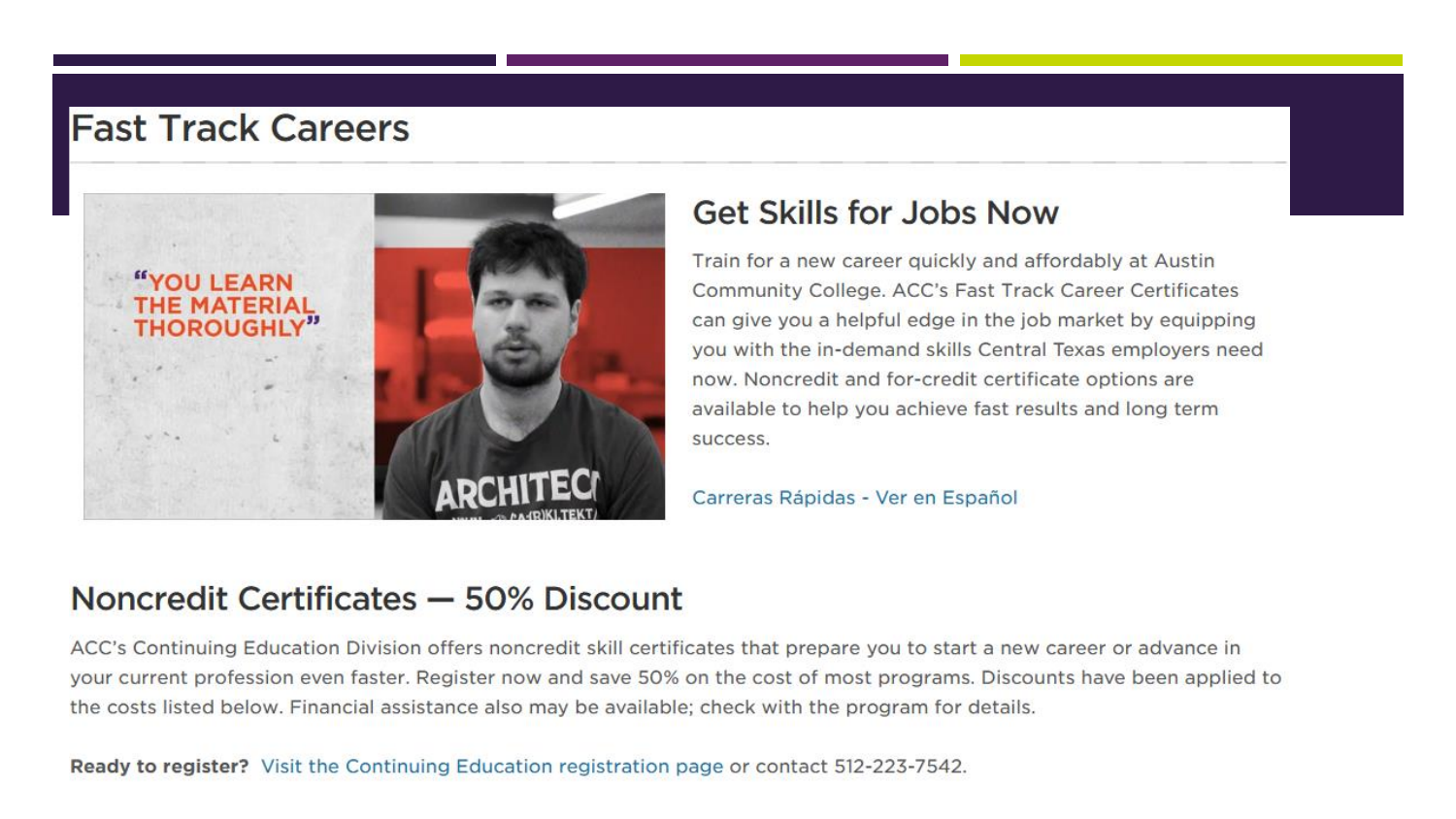# Dashboard development motivated data quality efforts and efforts to enhance program capacity

Fast Track Programs - Tracking Dashboard  $\downarrow$ 

Headcount by Demographic Headcount Data Completion Main Menu Headcount Completion Data **Post Completion Outcomes** Help

#### **ACC Fast Track Programs Tracking Dashboard**







▶ Unduplicated Student Headcount

New/Continuing, and AOS/Program of Study

▶ Program Completions by Demographics and AOS/Program of Study

▶ Coming Soon!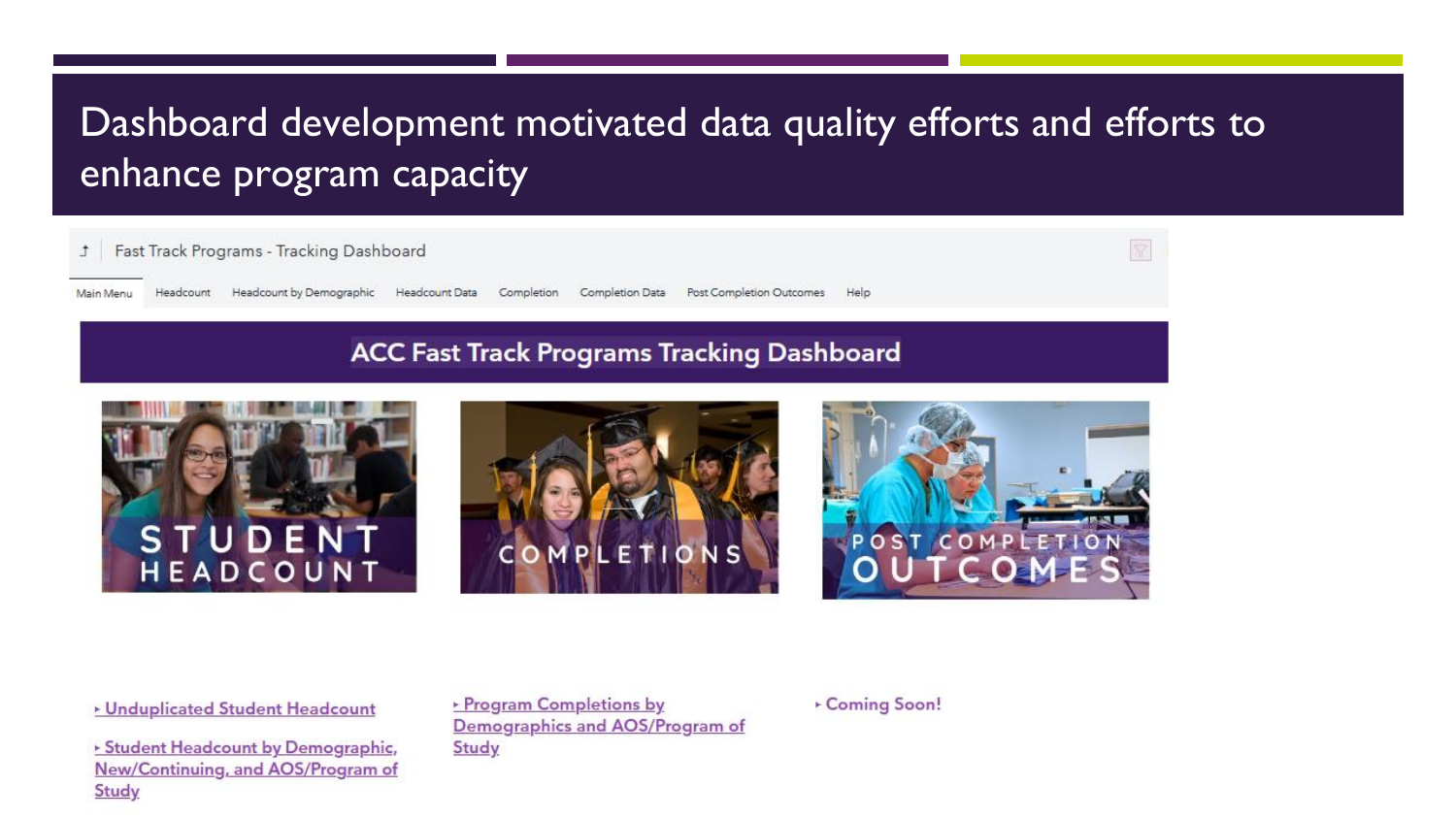#### Fast Track program enrollment increased in 2021

27 Fast Track programs across five Areas of Study



Office of Institutional Research and Analytics Source: Fast Track Program Tracking Dashboard – Student Headcount Fast Track Programs - Unduplicated Student Headcount Source: ACC LiveODS Data as of Monday, December 6th, 2021 \*\*\* For Internal Use Only - Not to be shared with outside entities \*\*\*



Semester **T** Fall 2018 **T** Fall 2019 **T** Fall 2020 **T** Fall 2021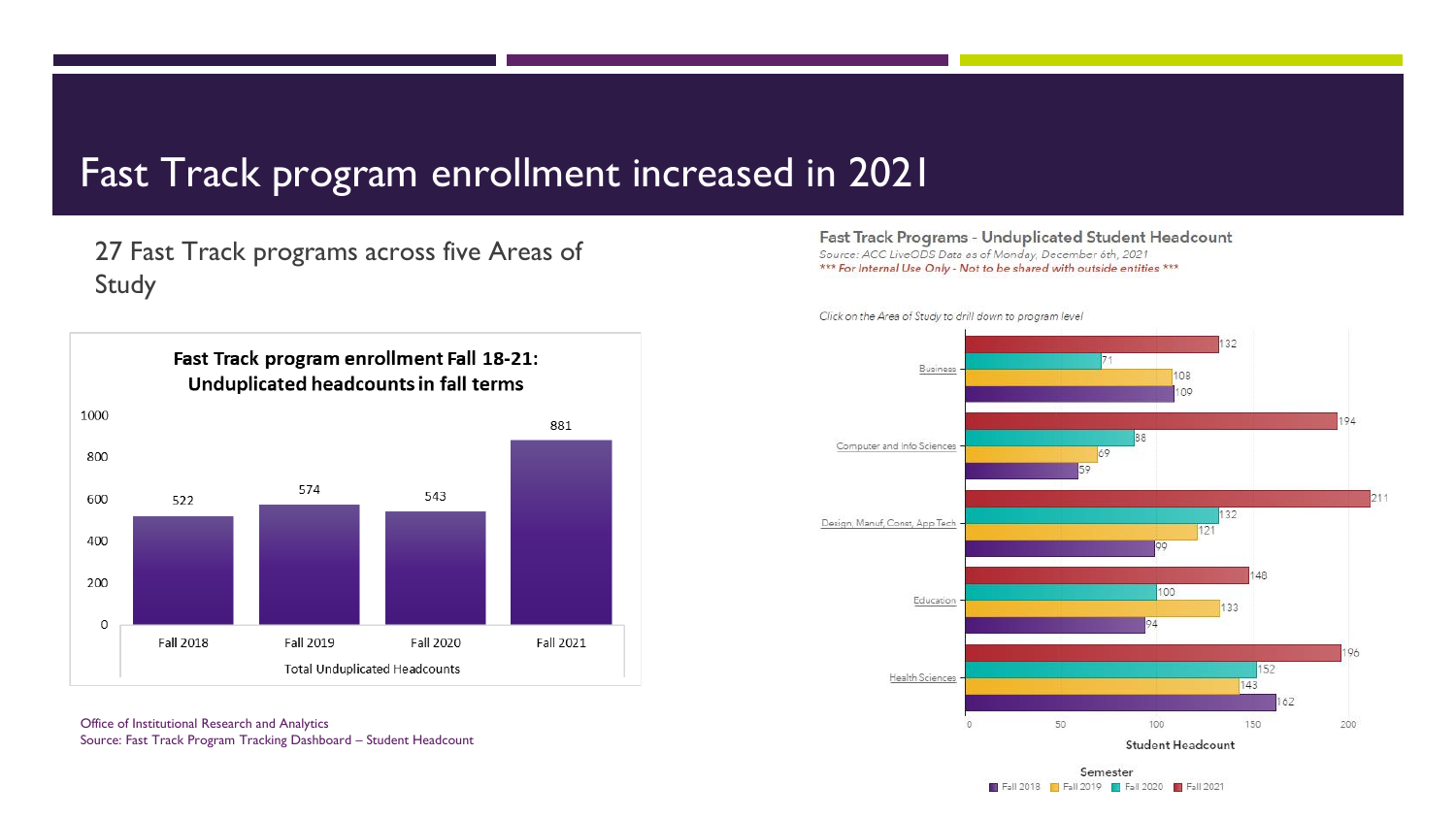# Fast Track programs serve large numbers of students of color and older students.

#### 27 Fast Track programs across five Areas of Study



| 911099                               | Race\Ethnicity |                                                     |
|--------------------------------------|----------------|-----------------------------------------------------|
| <b>N</b> White                       | <b>Black</b>   | <b>I</b> Hispanic                                   |
| Asian                                |                | Hawaiian/Pacific Islander Am. Indian/Alaskan Native |
| Non-Resident Alien Two or more races |                | ■ Unknown                                           |
|                                      |                |                                                     |

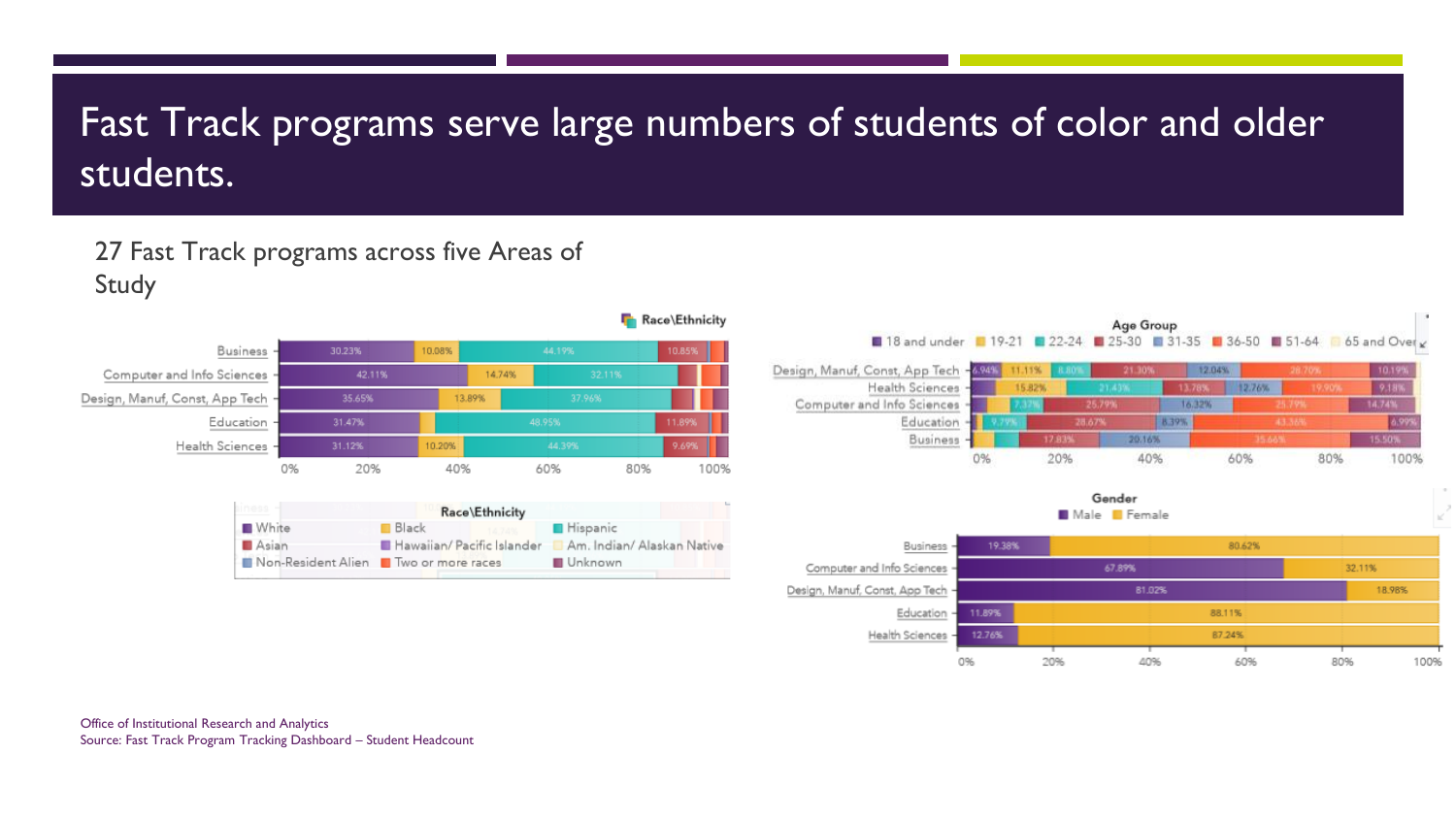# Completions have increased, particularly in AY 2022, which is not yet complete



Office of Institutional Research and Analytics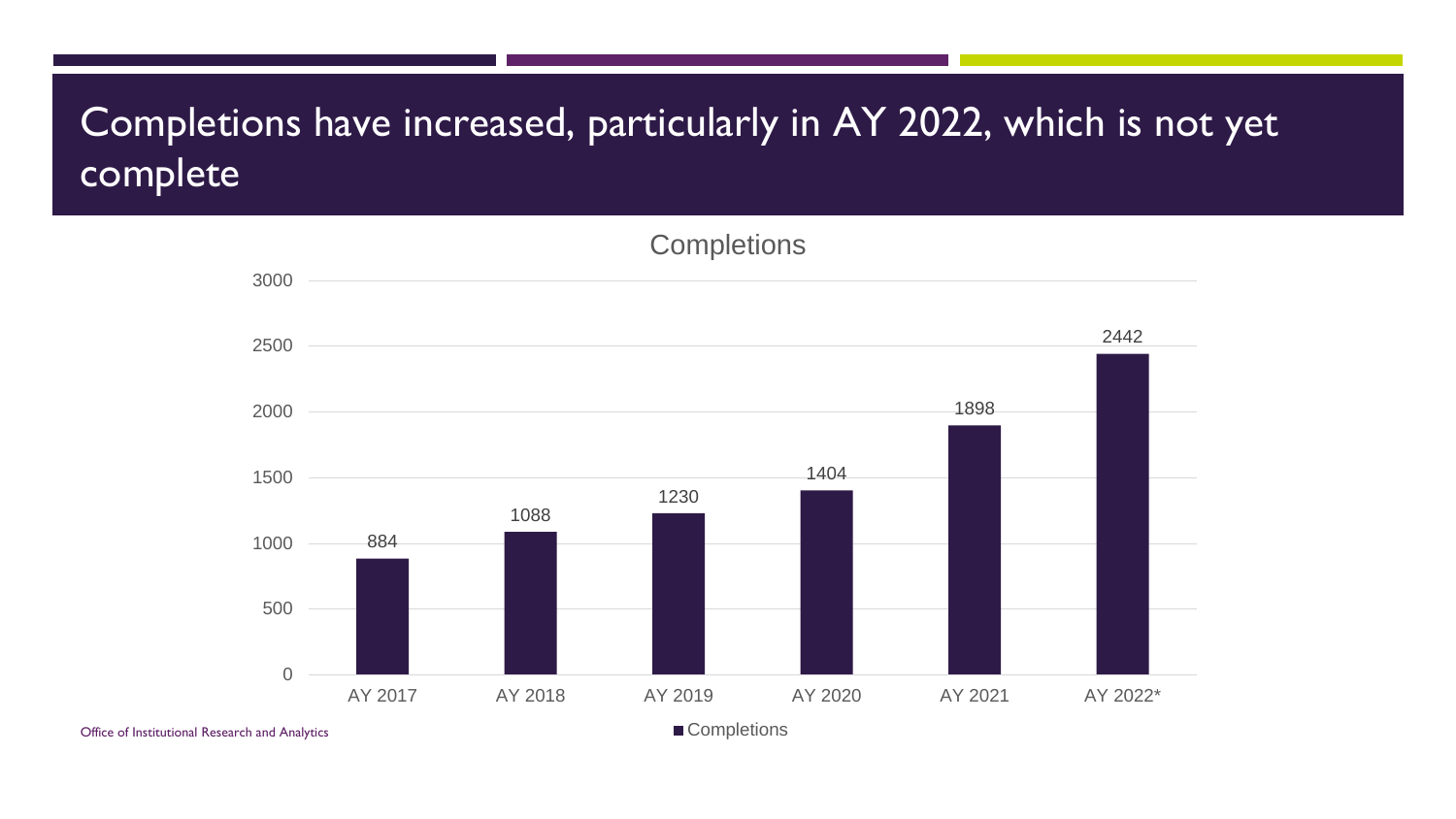## This presentation includes new data and analysis that presents innovative opportunities and several caveats.

- Few Texas community colleges are able to access employment and wage data at the award level.
- This is preliminary information based on a large, but incomplete, sample of students
- These data are a good start, but often lead us to more questions than answers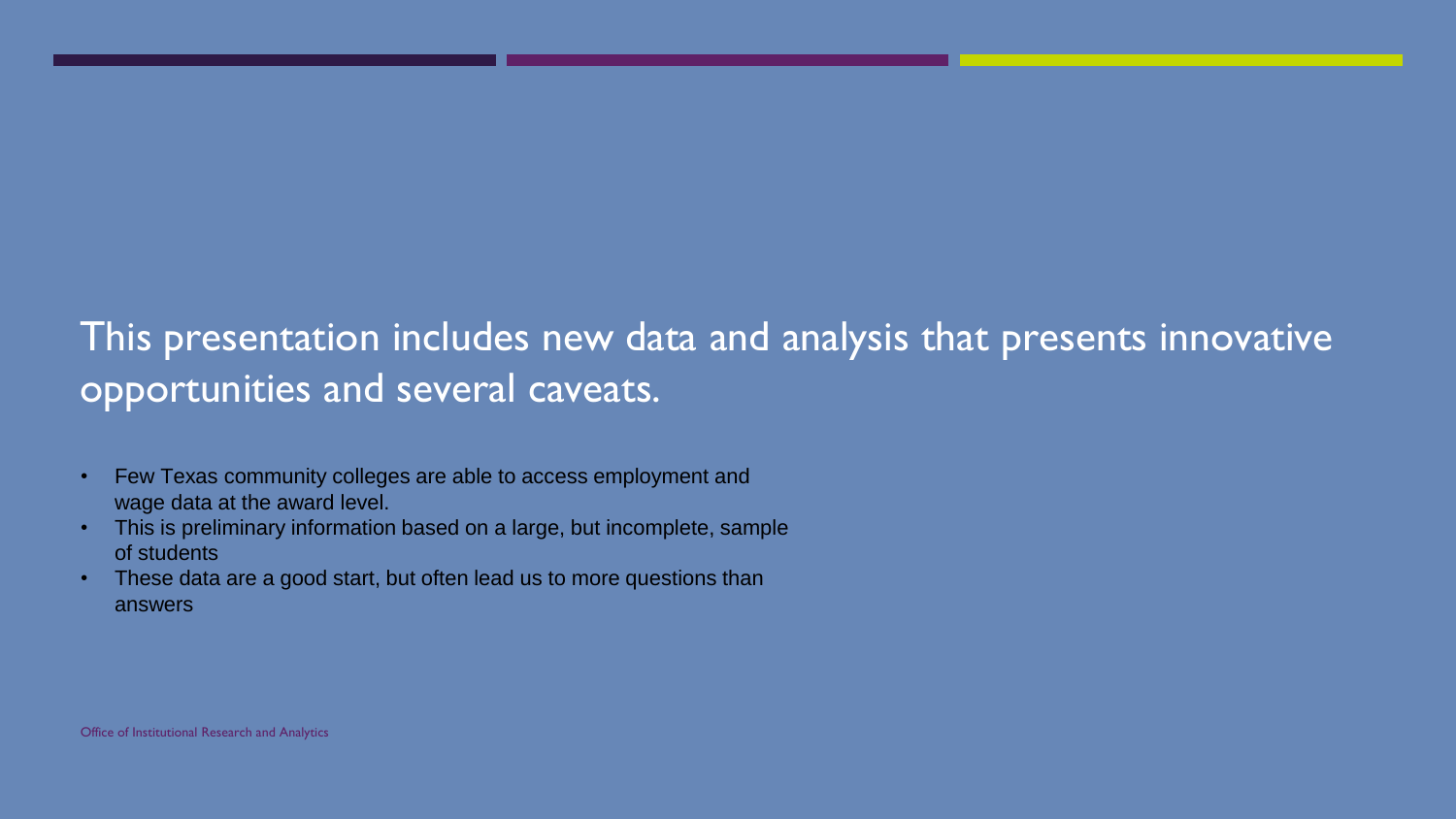## OIRA has launched new Post Completion Outcomes Dashboards

3 new dashboards providing workforce data on our graduates:

- 1. Employed before and after award completion
- 2. Wage improvement analysis
- 3. Median wage analysis

Texas Workforce Commission (TWC) Unemployment Insurance (UI) Wage Records



```
Post Completion Outcomes Dashboard - Workforce (TWC UI Data)
       Please make a selection below:
```


**Employed Before & After Award** 



**Wage Improvement Analysis:** 

**Median Wage Analysis:** 

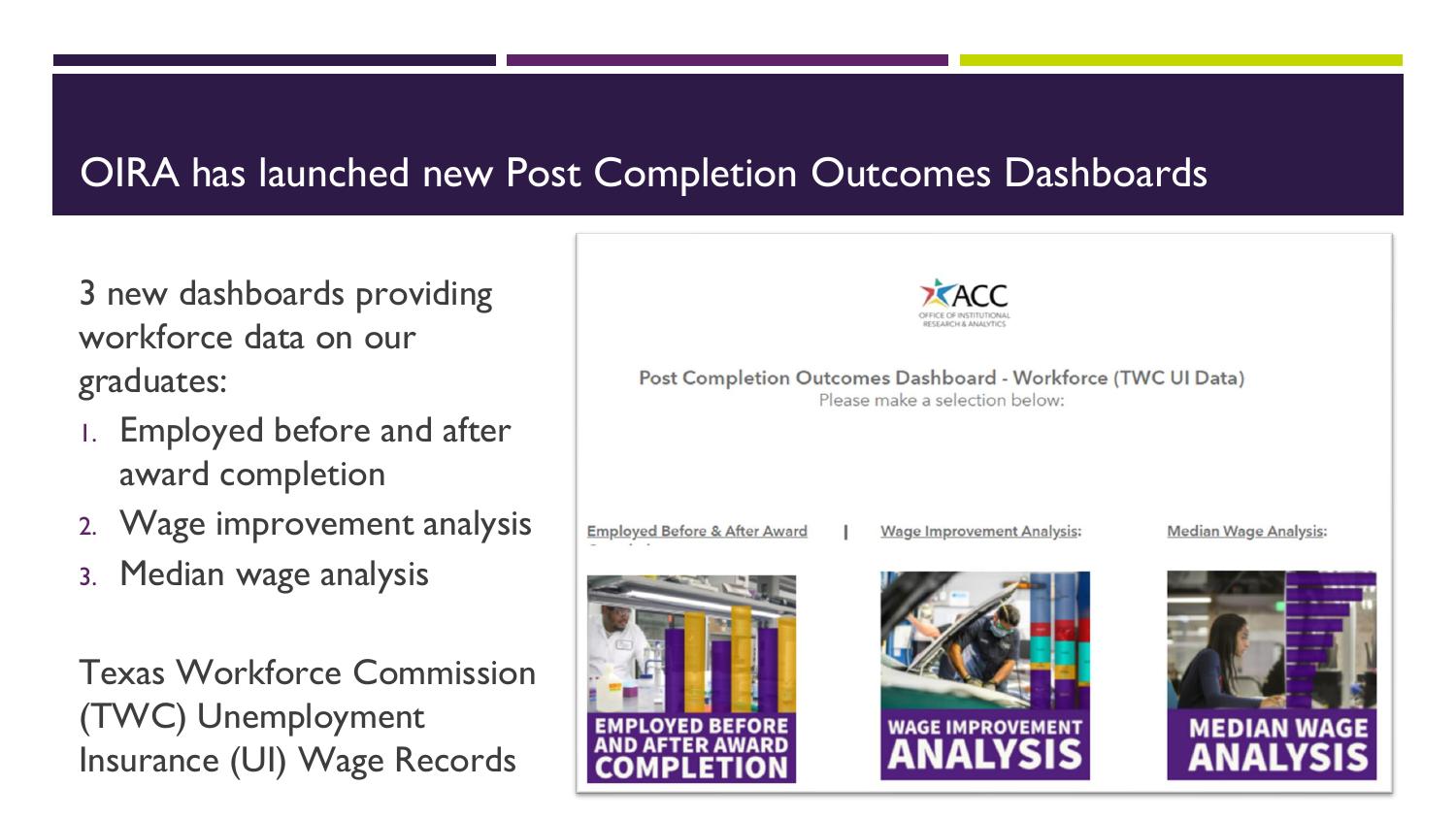# Fast Track program completions increased 14% in AY2020 and 34% in AY2021. Two-thirds are employed 6 months after completion.

- Completions in Business and Design Manufacturing Construction & Applied Technology generally increased AY17-AY20, more fluctuation in Computer & Information Sciences, Education, and Health Sciences
- 6 months after graduation, about two-thirds of completers are found employed in the TWC UI wage records.\*



Notes: Individuals who are self-employed or employed in other states are not included in the UI wage records.

Office of Institutional Research and Analytics

Only programs with 5 or more completers in the Academic Year are included.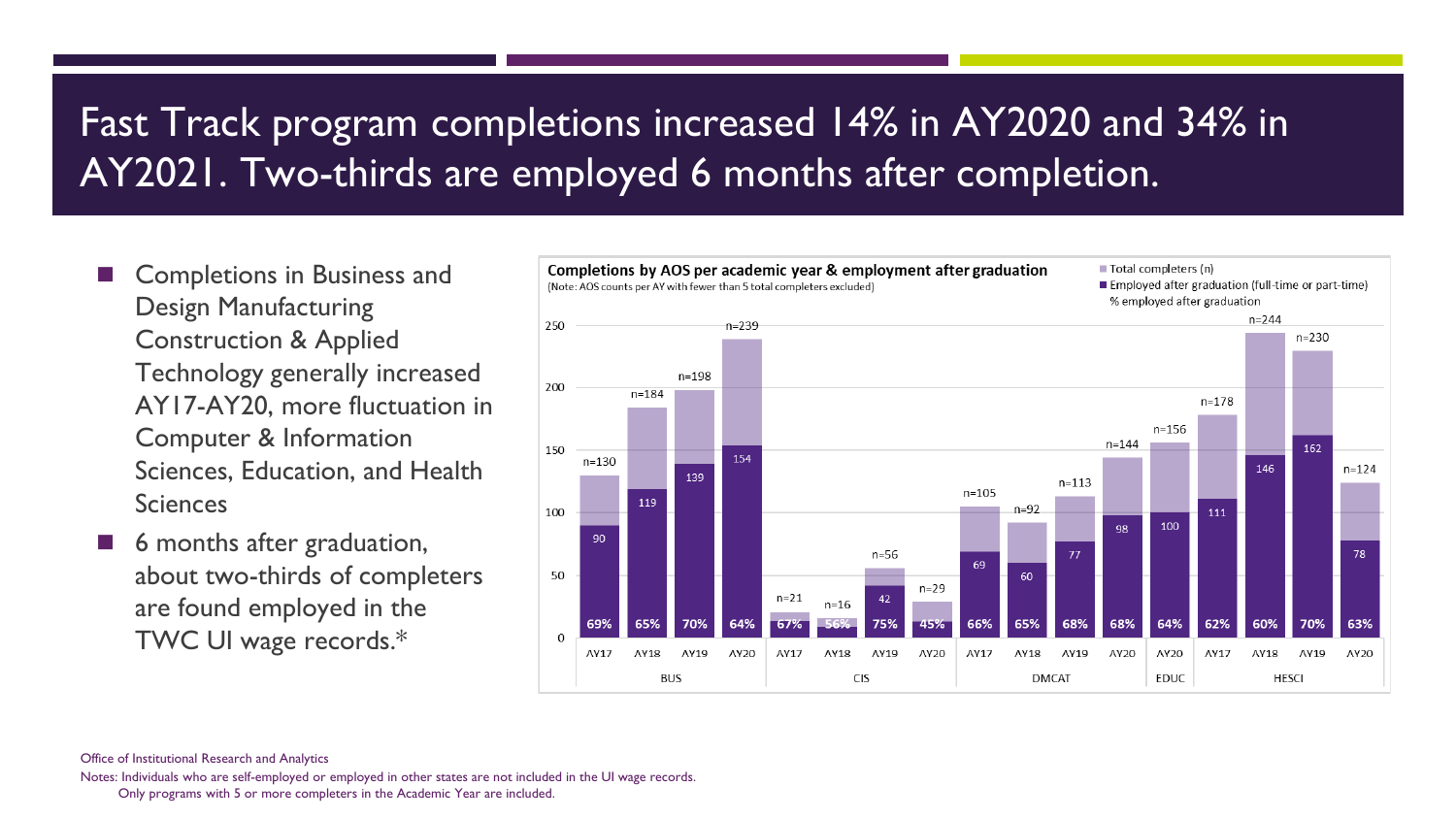# Median Wage Analysis

- Median first-year wages AY17-AY20
- Completers estimated to have full-time employment:
	- 4 consecutive quarters in the year of completion
	- Sum of wages must be \$13,195 or greater (based on federal minimum wage and 35 hours of work per week)

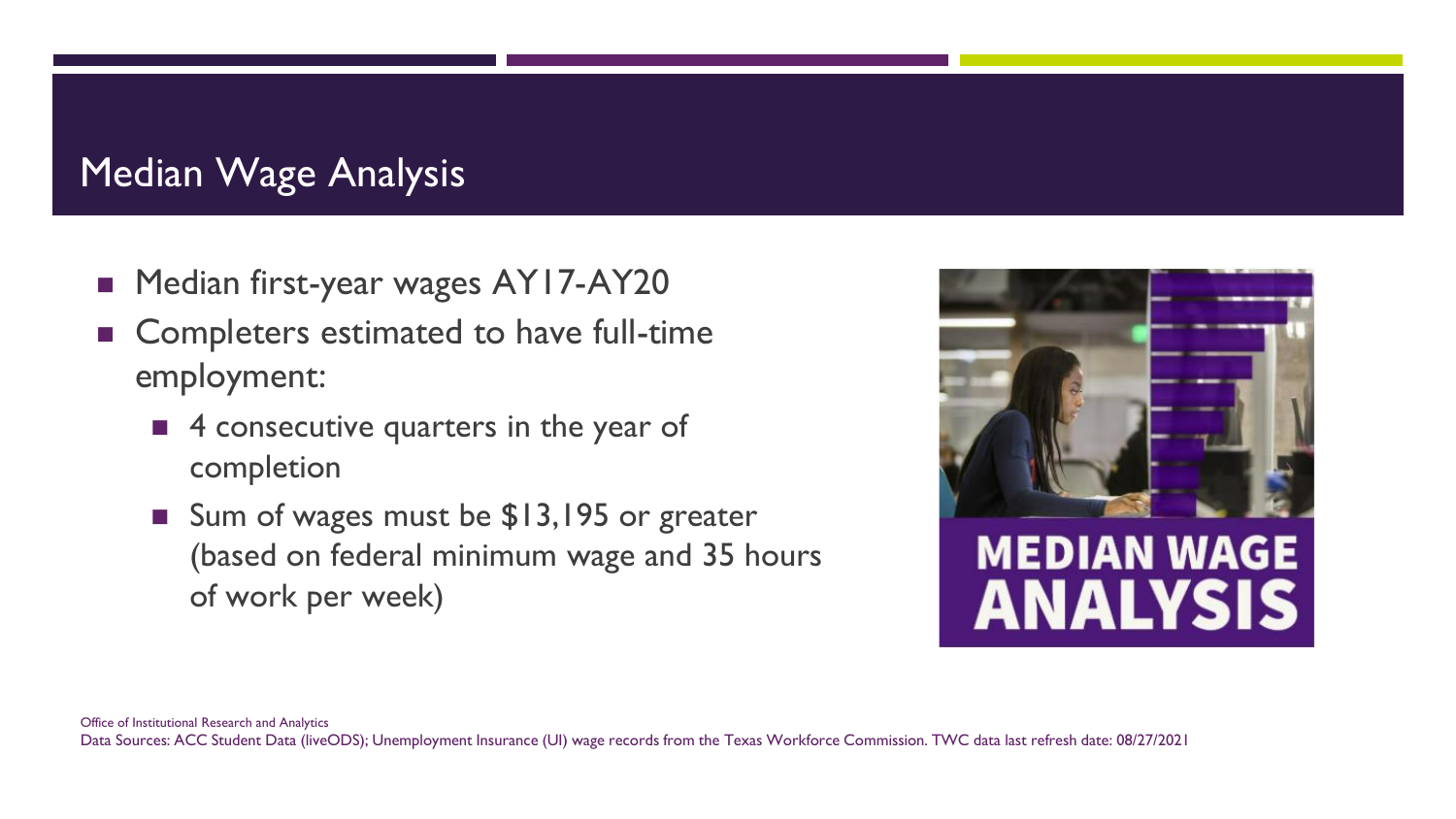#### Do Fast Track Programs support living wages?

- The analysis in this presentation compares median wages to a living wage:
	- ACC's and City of Austin min. wage
	- Consistent with multiple sources and definitions of a living wage
- \$15/hr. or \$31,200 annually

ACC min. wage:  $$15/hr. =$ \$31,200/yr.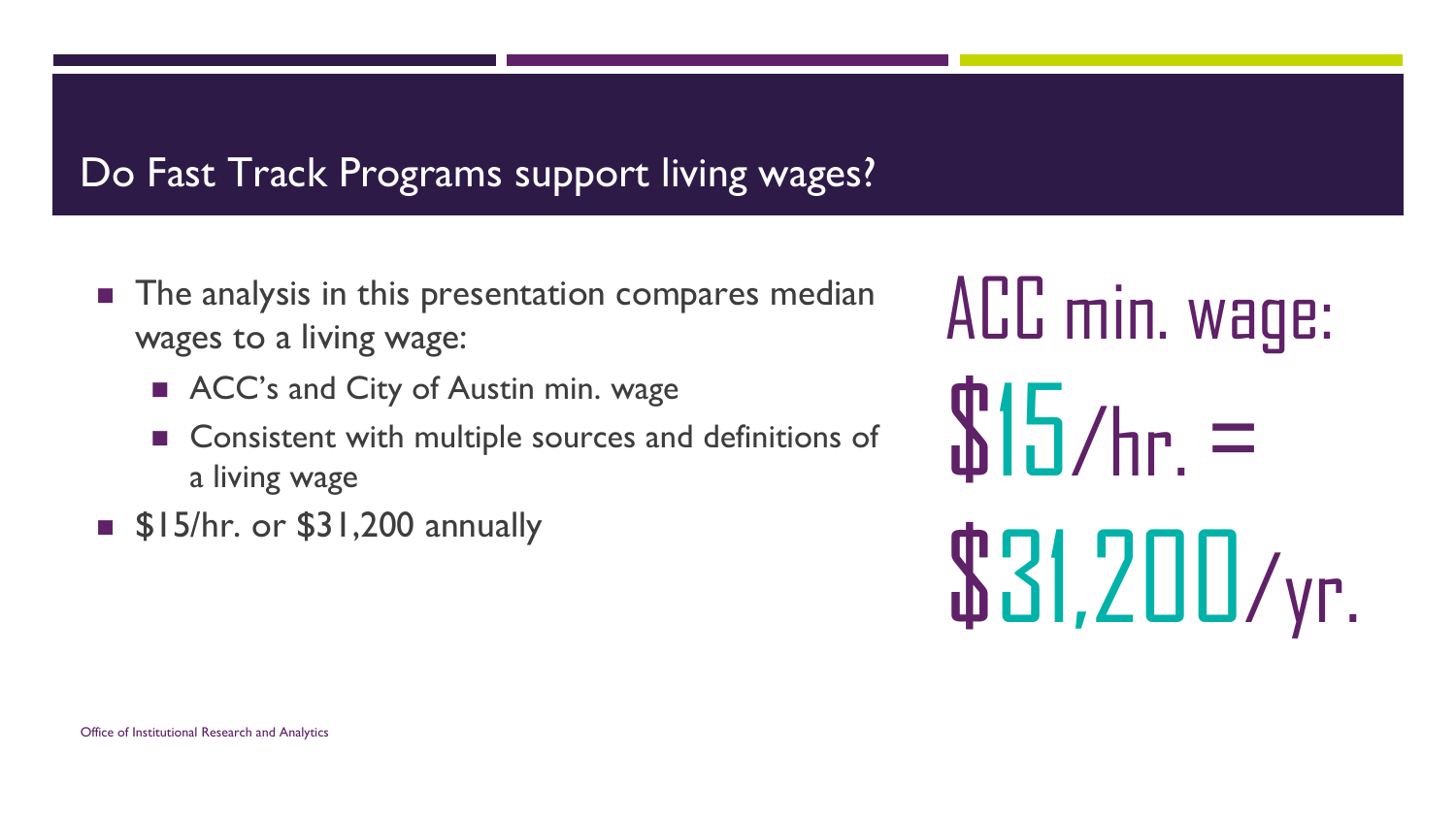### Computer Science & IT AOS program Fast Track completions AY17-20

- CIS program wages have been consistently higher than living wage by a wide margin.
- However, the number of graduates is small.

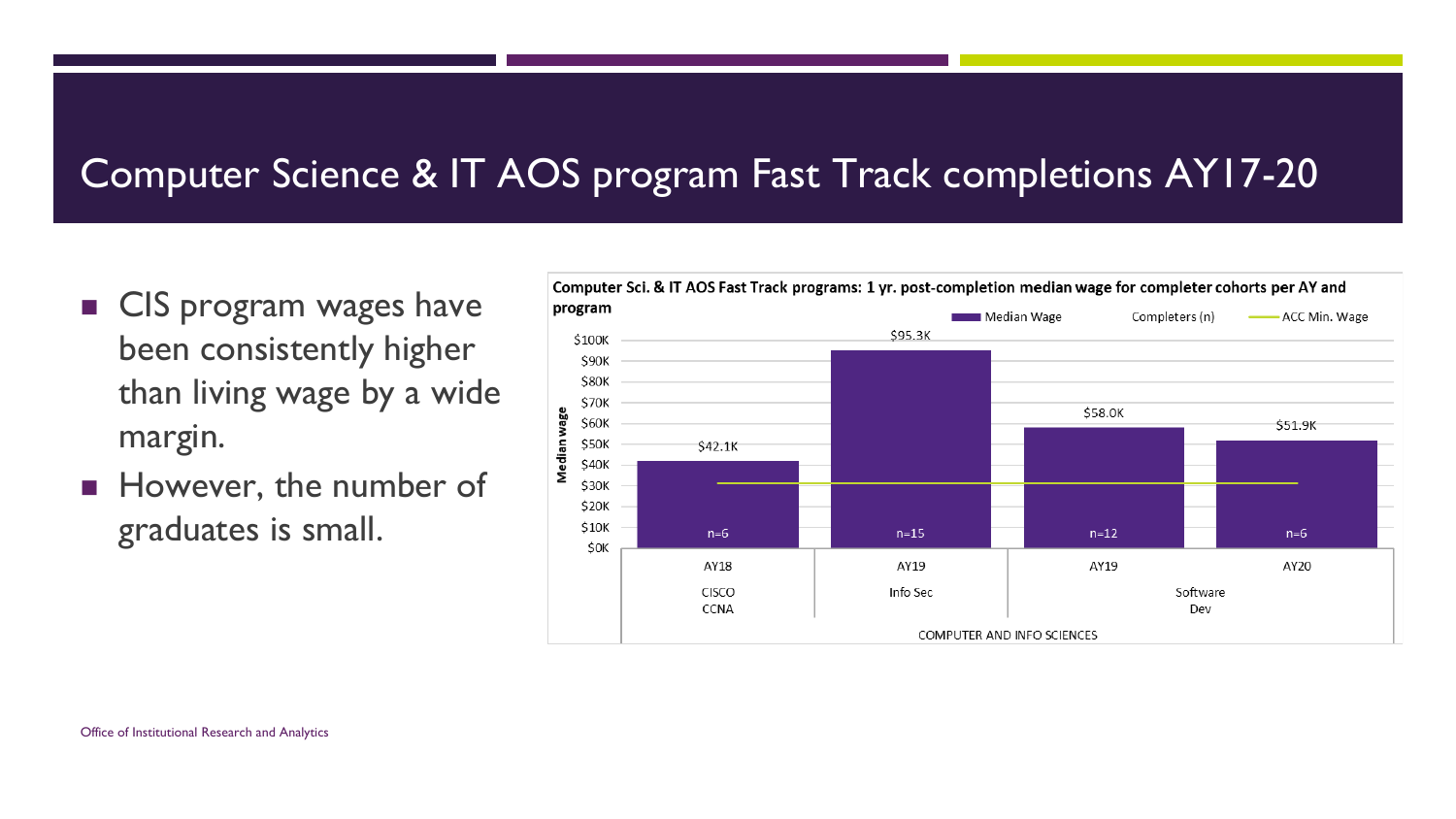## DMCAT AOS program Fast Track completions AY17-20

- Program wages have been consistently higher than living wage.
- Wages for programs with multiple cohort years increased.
- CAD wages increased, but there were only 5 graduates (less reliable indicator).
- HVAC/Refrigeration and Truck Driver programs both increased significantly.

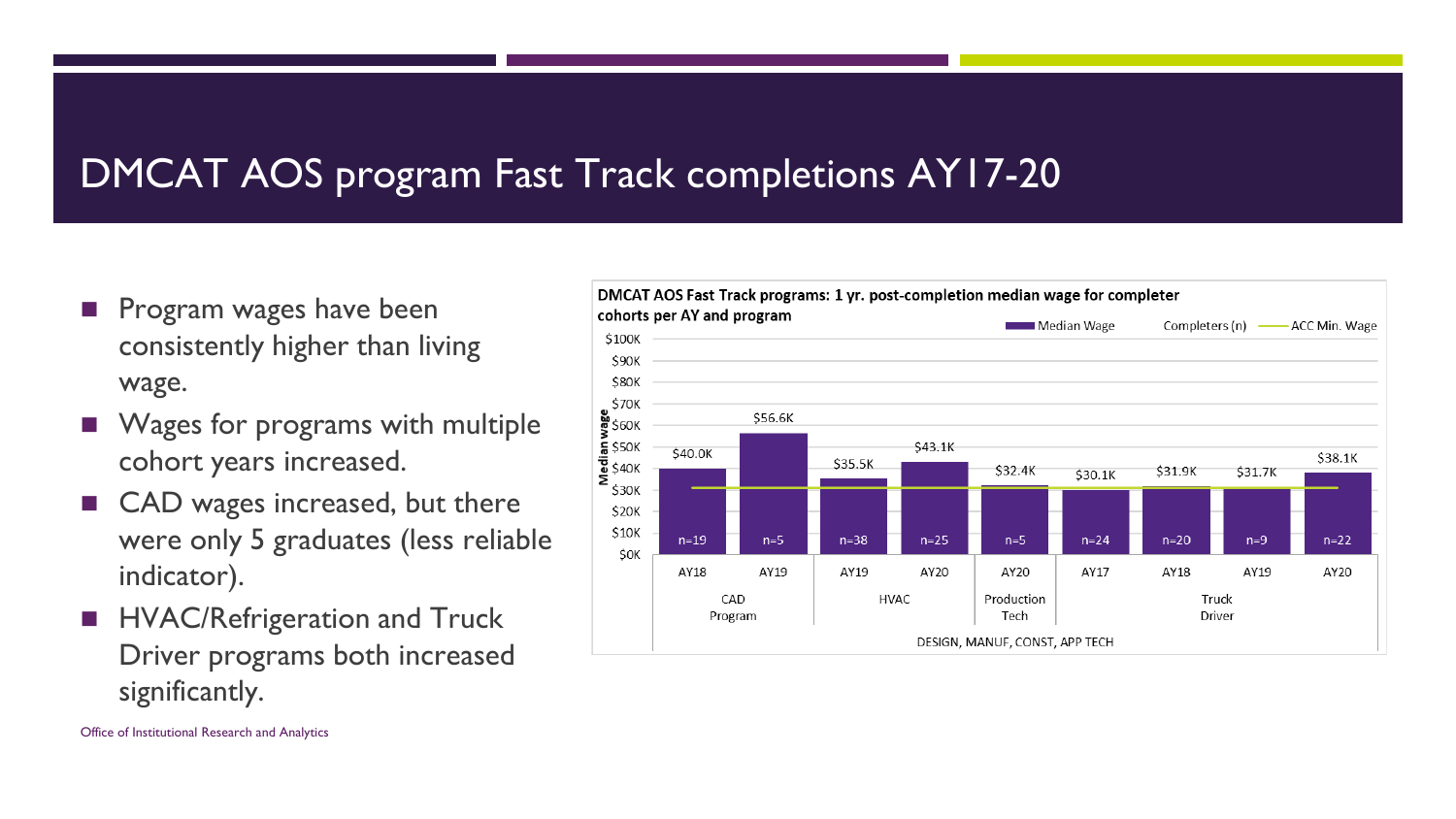# Business & Education AOS program Fast Track completions AY17-20

- Accounting/Bookkeeping and Project Management are above ACC living wage.
- ParaEducator and Administrative Assistant have lower wages than ACC living wage.
- Low enrollment and low wages are two reasons why the Administrative Assistant is being revamped.

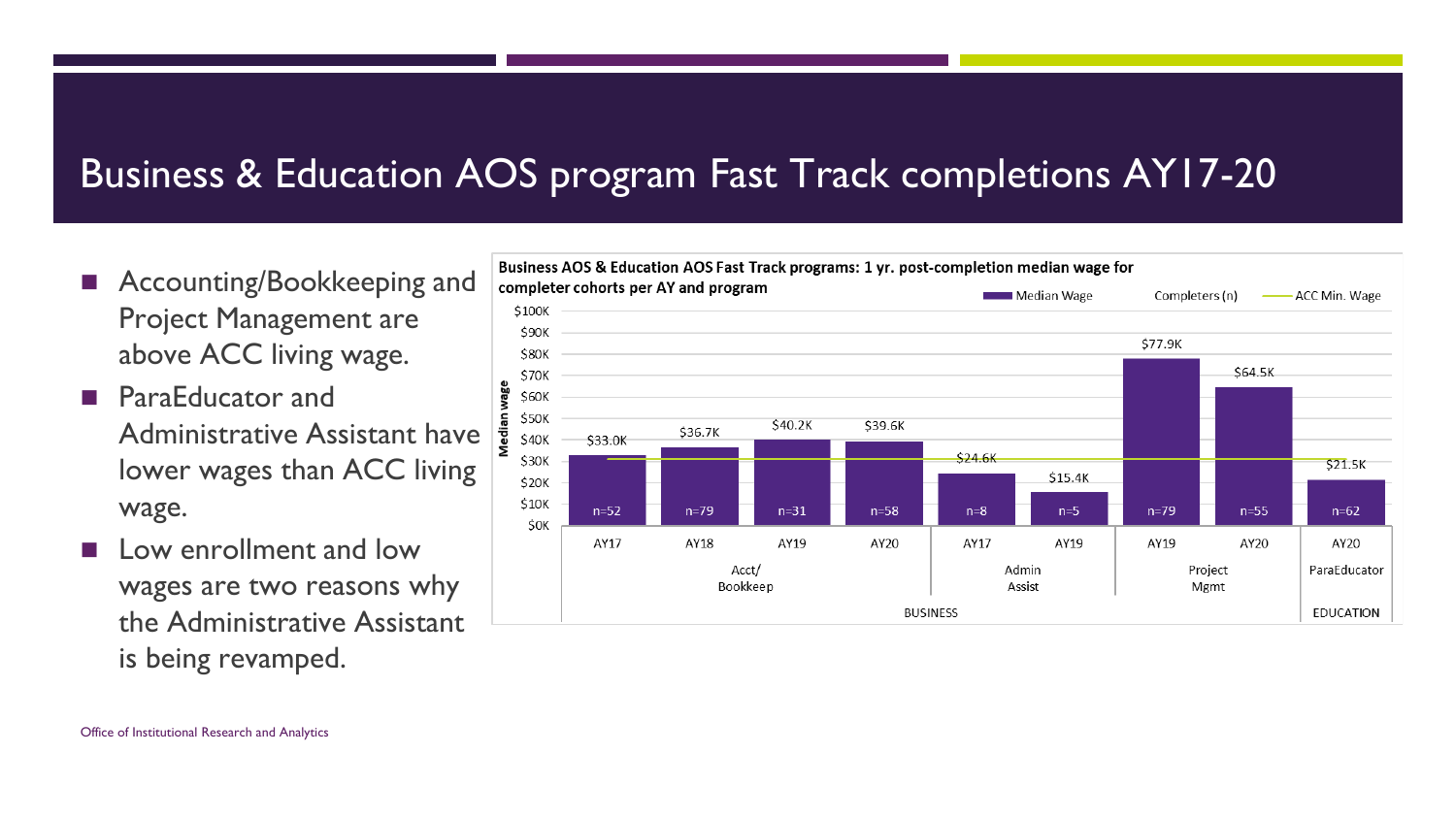### Health Sciences AOS program Fast Track completions AY17-20

- Medical Billing/Coding wages exceeded the ACC living wage in AY20.
- Other Fast Track programs in Health Sciences are below living wage levels.
- Although there is fluctuation in intermediate years, wages are trending up in the latest cohort year.

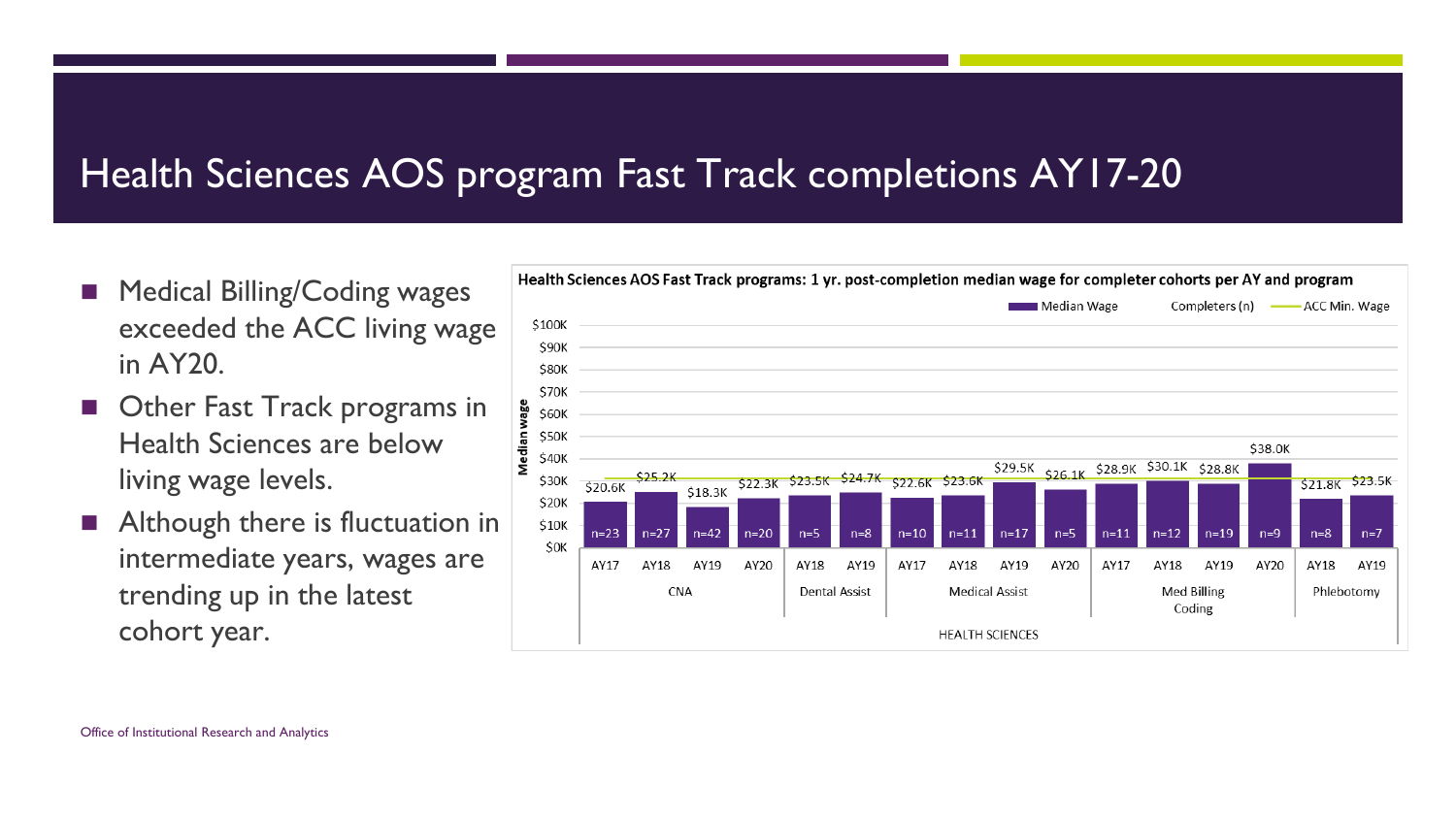#### Questions and Next Steps

#### Cautions & Considerations What's next?

- Complexity of assumptions and data
- Preliminary analysis
- New insights, new questions
- Small numbers create variability in results and obfuscate trends
- Important to triangulate findings with other sources (EMSI, graduate surveys)

- Explore programs with low wages
	- What do we know about the number of hours completers are working?
	- What do we know about completers without wages?
	- Are students stacking credentials to get higher wages?
	- **Engage employers about wages and career ladders**
- **Explore programs with particularly high wages to** assess whether to continue half-price discount
- Add 3- and 5- year post-completion wages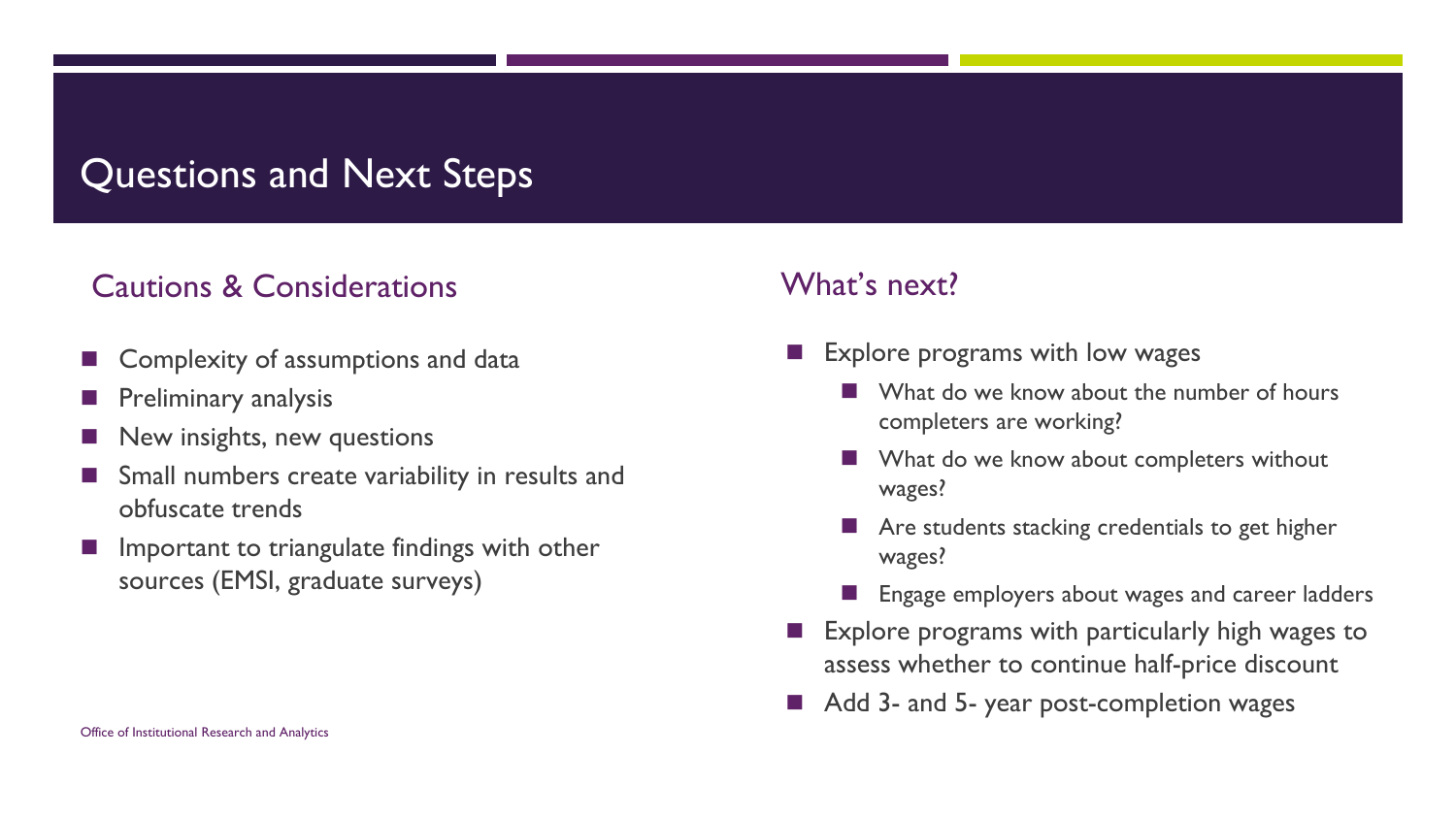# Include Continuing Education data in major reporting commonly done for Credit, such as routine registration reporting and post-completion surveys.

#### **Continuing Education Registration Report - Spring 2022**

February 1, 2022 : 14 days after 1st day of class

|                          | 2020       | 2021       | 2022       |  |
|--------------------------|------------|------------|------------|--|
| 1st day of Registration: | 10/14/2019 | 10/26/2020 | 10/18/2021 |  |
| 1st day of Class:        | 01/21/2020 | 01/19/2021 | 01/18/2022 |  |
| End of Term Date:        | 05/17/2020 | 05/15/2021 | 05/15/2022 |  |
| lDate of Report          | 02/03/2020 | 02/01/2021 | 01/31/2022 |  |

| <b>Total Registration</b> |         |         |         |           |           |
|---------------------------|---------|---------|---------|-----------|-----------|
|                           |         |         |         | % Change  | % Change  |
|                           | 2020    | 2021    | 2022    | 2020-2022 | 2021-2022 |
| Headcount (unduplicated)  | 4.726   | 4.073   | 4.245   | $-10.2%$  | 4.2%      |
| Enrollment (duplicated)   | 7.890   | 7.411   | 7.587   | $-3.8%$   | 2.4%      |
| <b>Contact Hours</b>      | 270,924 | 230,585 | 266,824 | $-1.5%$   | 15.7%     |

# GradCast

#### **Registration Compared to End of Term Enrollments**

|                         |         |         |         | 2022 as % of EOT |           |  |
|-------------------------|---------|---------|---------|------------------|-----------|--|
|                         | 2020    | 2021    | 2022    | 2020-2022        | 2021-2022 |  |
| l Headcount             | 5.267   | 5.481   | 4.245   | 80.6%            | 77.4%     |  |
| Enrollment (duplicated) | 9,002   | 9.986   | 7.587   | 84.3%            | 76.0%     |  |
| <b>Contact Hours</b>    | 324,955 | 308,370 | 266,824 | 82.1%            | 86.5%     |  |

#### **Registrations by CE New or Continuing Students**

|                          |       |       |       | % Change  | % Change  |
|--------------------------|-------|-------|-------|-----------|-----------|
|                          | 2020  | 2021  | 2022  | 2020-2022 | 2021-2022 |
| Headcount (unduplicated) |       |       |       |           |           |
| New to ACC CE            | 1.783 | 1.390 | 1,432 | $-19.7%$  | 3.0%      |
| Continuing at ACC CE     | 2.943 | 2,683 | 2,813 | $-4.4%$   | 4.8%      |
|                          |       |       |       |           |           |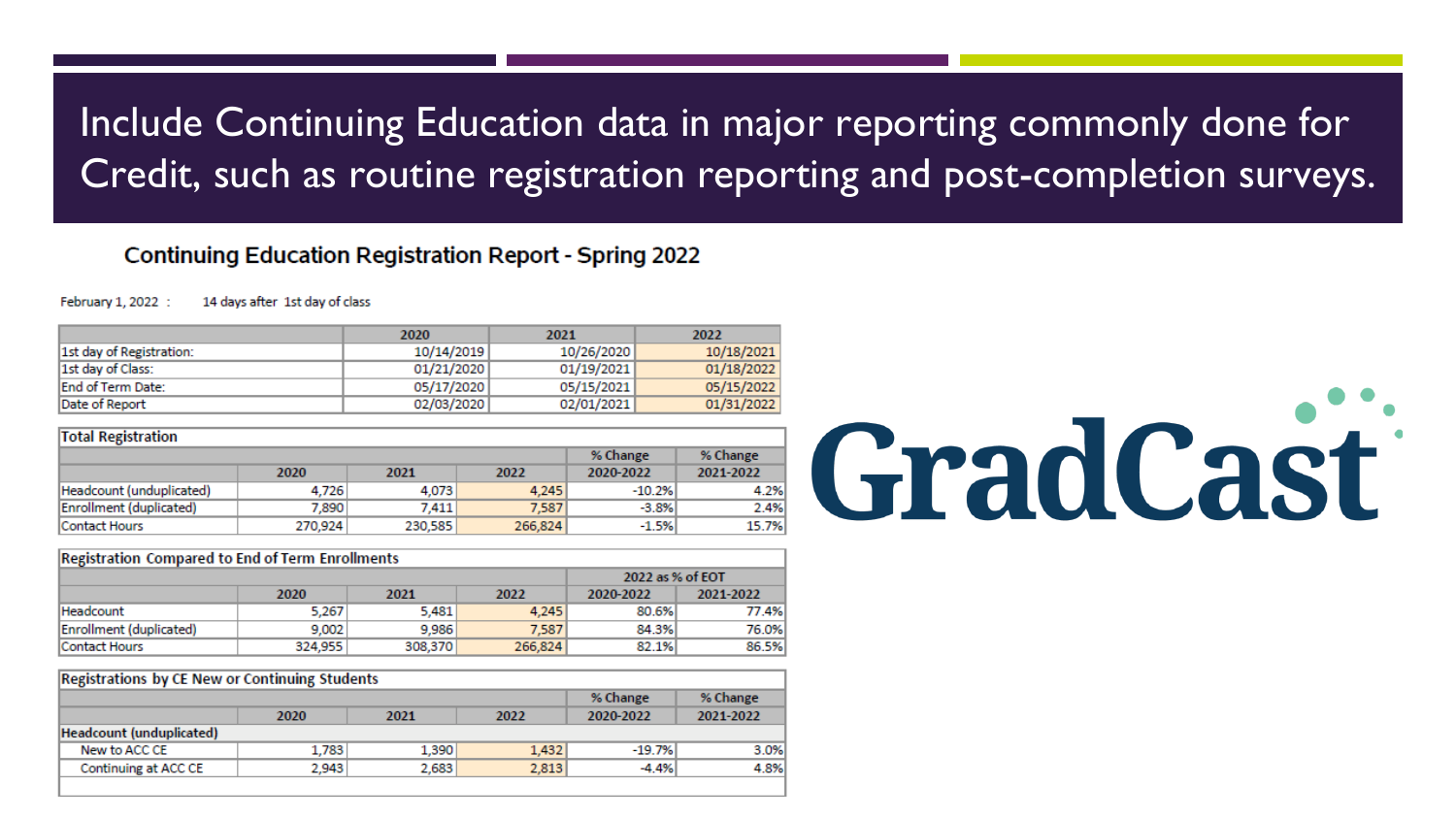#### Continuing Education is part of Strategic Enrollment planning



Office of Institutional Research and Analytics